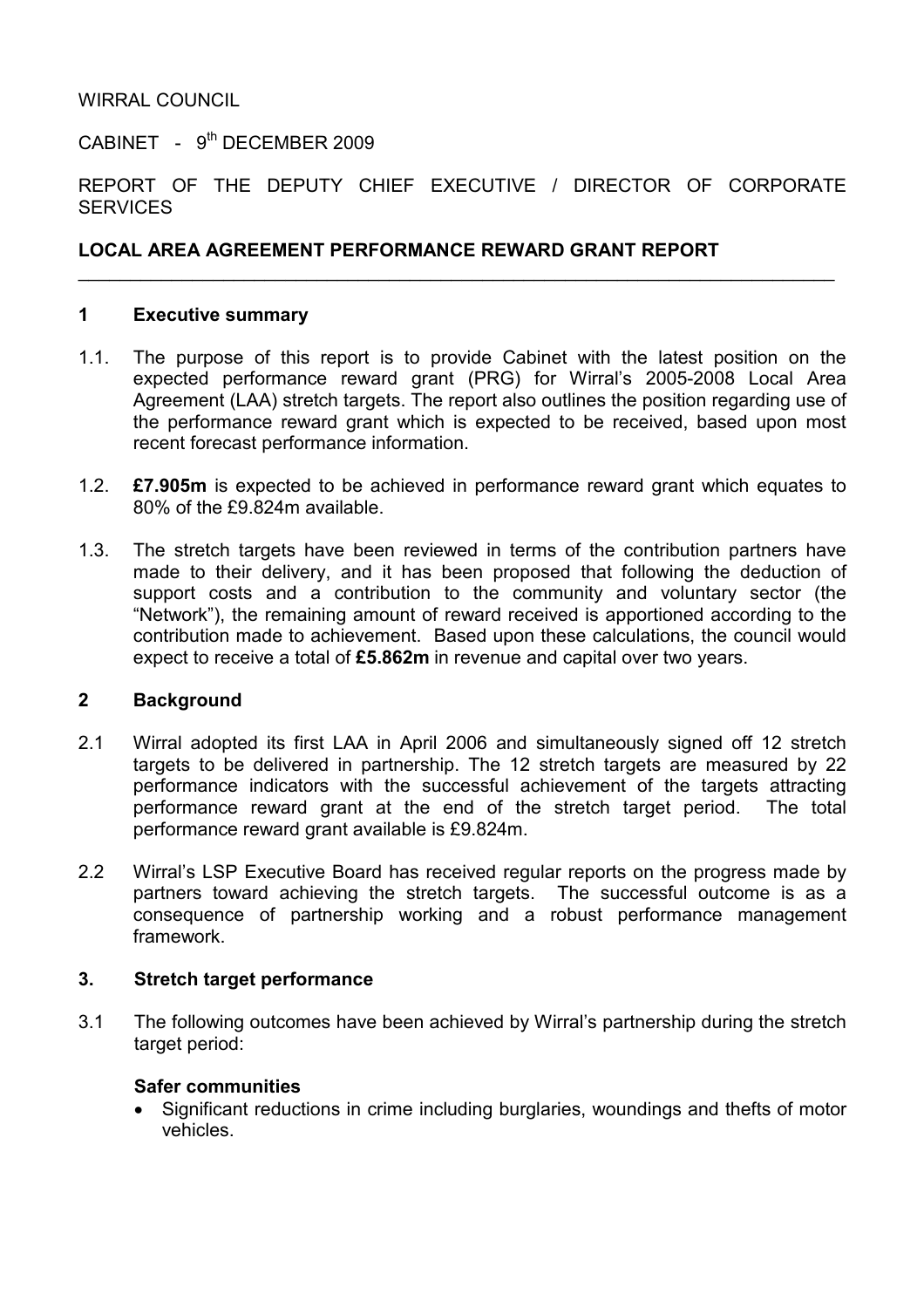• Increased levels of domestic violence reporting, and associated reductions in domestic violence repeat incidents

# Health and wellbeing

- Smoking cessation amongst black and minority ethnic groups 249 individuals attending NHS Stop Smoking Services were still not smoking 4 weeks after the set quit date. This significant increase exceeds the stretch target of 100.
- The number of people in vulnerable groups accessing specialist alcohol treatment services has risen significantly to 545, against a stretch target of 340 people.
- Significant reductions have also been seen in unscheduled bed days occupied by older people.
- Older people receiving direct payments have increased dramatically from 2004/05 performance levels.
- The number of carers receiving reviews and specific services has increased significantly compared to performance prior to the stretch target being agreed.

### Life chances for children and young people

- The Average Point Score (APS) for all pupils at Key Stage 3 increased from 2004/05 levels to 35.8% in 2007/08.
- 100% of Wirral schools have now achieved Healthy School Status in the National Healthy School programme, a dramatic increase from the 43.7% who had achieved this status prior to the commencement of this local area agreement target.

# Strong local economy

• Current performance shows that 801 new business start – ups were supported through Wirral Biz or Business Link by 31st March 2009; of those which can be reported 12 months after start up 445 are still operating. The remaining 356 businesses have not yet reached the 12 month measure stage.

# Living and working environment

- Improvements have been made to the cleanliness of Wirral's streets, with only 13% of land and highways assessed as having combined deposits of litter and detritus.
- 3.2 All of the above achievements have attracted performance reward grant and are as a direct result of the strong partnership working within Wirral and the robust performance management framework that the partnership has embedded. The partnership has made excellent progress towards delivering improvements to the lives of Wirral's residents and the hard work of all individuals who have contributed to this successful outcome is recognised.
- 3.3 The following priorities did not attract any performance reward grant based on the final levels of performance, however it is acknowledged that a great deal of effort has been focused in these areas:
	- Numbers of young people in education, employment and training
	- Drug users retained in structured drug treatment programmes
	- Older people helped to live at home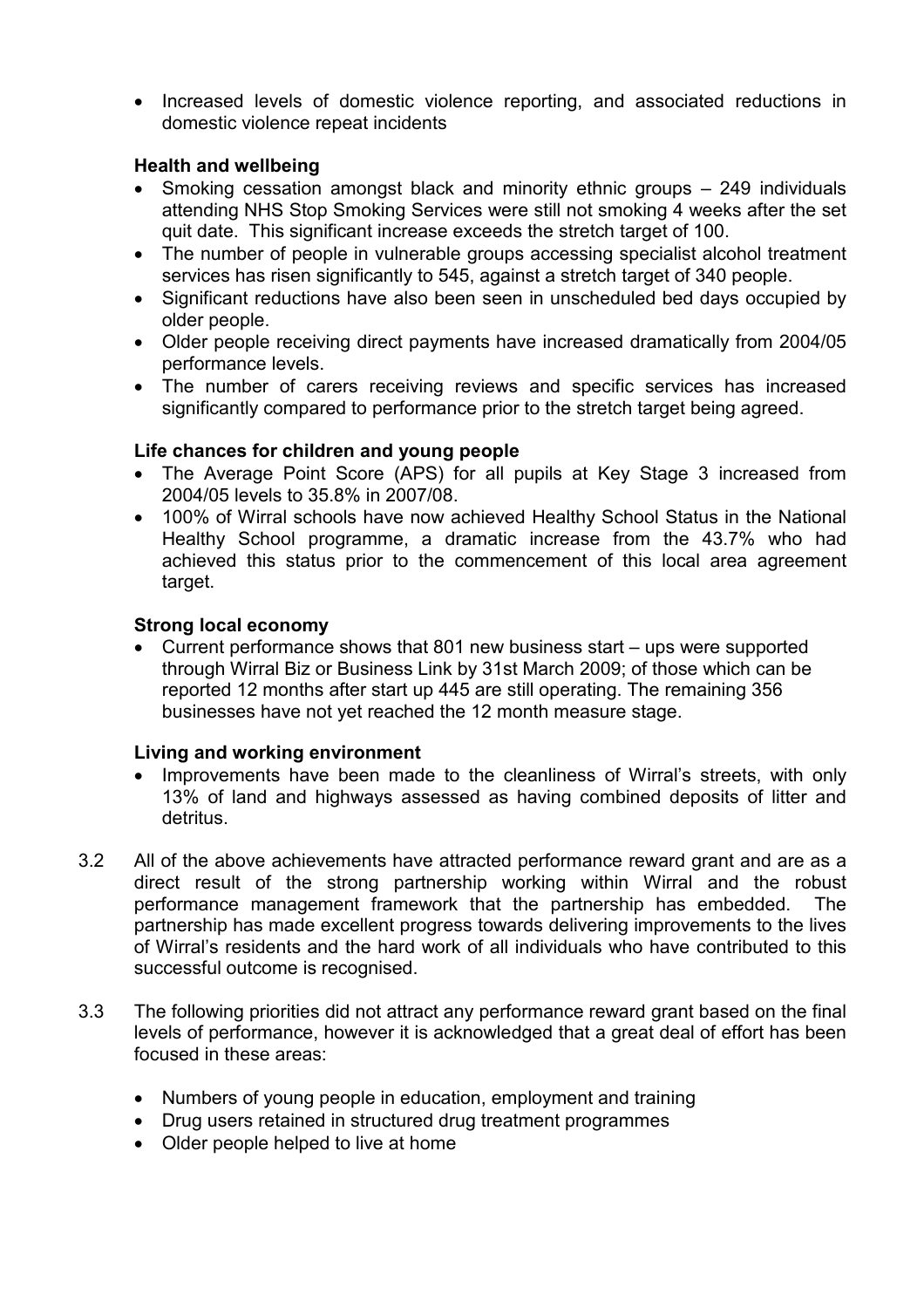3.4 Final performance is not yet known for the number of people receiving attendance allowance and pension credit therefore it has not been possible to calculate the expected Performance Reward Grant. Again, the efforts of all partners involved are recognised and it is expected that the outcome of this performance will be known at the end of November 2009.

# 4. FORECAST PERFORMANCE REWARD GRANT

- 4.1 The current expectation of £7.905m is based on the actual and forecast positions for each LAA reward element target. The reported performance for each stretch target is subject to a review and verification process by Wirral Council as the accountable body. The Council's Internal Audit Team is currently undertaking this work. Wirral Council is required to submit a claim for the performance reward grant by the  $16<sup>th</sup>$ December 2009.
- 4.2 It should be noted that confirmation is still being sought regarding the award of performance reward grant for the key stage three performance indicators. This is as a result of the curtailment of key stage three tests prior to the full achievement of the stretch target. Wirral achieved the first part of the stretch target and has provided Government Office North West (GONW) with further evidence to demonstrate that the second part would have been met. Preliminary feedback from GONW has indicated the evidence submitted supports the assumption that Wirral would have met the second part of the indicator had tests continued. This remains subject to approval by the Department of Communities and Local Government which is expected in November. For the purposes of this report the full amount of performance reward grant (£818,635) for this indicator has been included in the expected figure.
- 4.3 It should also be noted that forecast performance figures are not available for two indicators provided by the Department for Work and Pensions (DWP); attendance allowance and pension credit. The successful achievement of these two indicators would attract £106,422 performance reward grant; however as forecast performance is not known at this stage this amount has not been included in the expected figure.
- 4.4 Appendix A of this report sets out the expected amounts of Performance Reward Grant (PRG) to be claimed.

# 5. PERFORMANCE REWARD GRANT ALLOCATION

- 5.1 Performance Reward Grant (PRG) for the achievement of stretch targets is payable 50% revenue and 50% capital over two years (2009/10 and 2010/11) as was reported to the LSP Executive Board in November 2008.
- 5.2 The provisional allocations approved by the LSP Executive Board and Cabinet have been updated below based on latest performance. These figures were reported to the LSP Executive Board on 11<sup>th</sup> November and the board agreed these figures. It should be noted that this includes the full allocation for achieving the key stage three (KS3) indicator; however the DWP indicators have not been included in this allocation as it is unknown at this stage if the levels of performance required will be achieved. The LSP Executive Board specified that all money awarded through the allocation of Performance Reward Grant is to be spent in Wirral.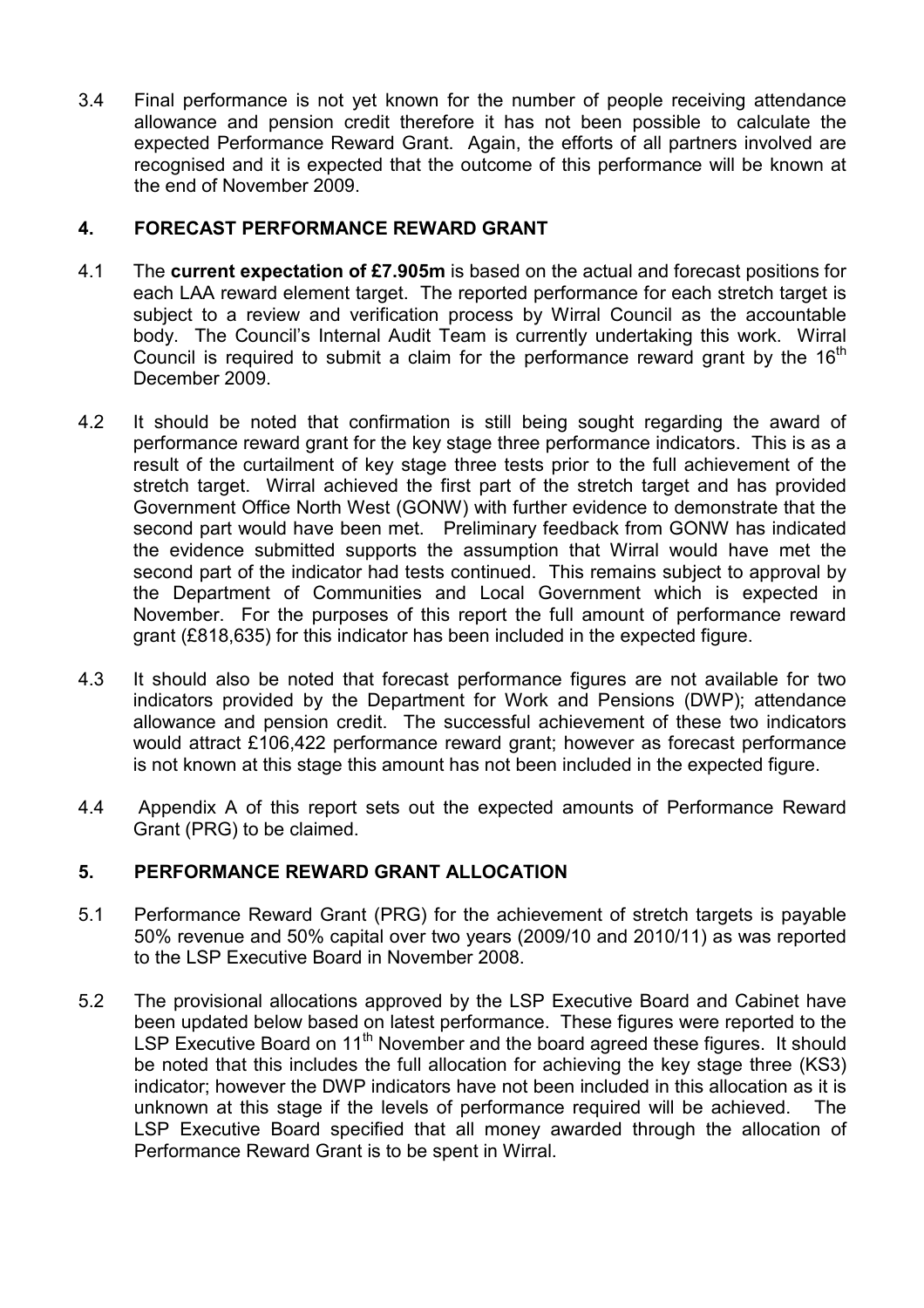| Partner / agency                                                   | Capital<br>allocation | <b>Revenue</b><br>allocation | <b>Total allocation</b> |
|--------------------------------------------------------------------|-----------------------|------------------------------|-------------------------|
| Wirral Council (incl support costs)                                | £2,941,733            | £2,919,880                   | £5,861,613              |
| <b>NHS Wirral</b>                                                  | £548,477              | £504,063                     | £1,052,540              |
| Wirral<br>Disorder<br>Crime<br>and<br><b>Reduction Partnership</b> | £439,537              | £405,991                     | £845,528                |
| Drug and Alcohol Action Team                                       | £22,544               | £22,355                      | £44,899                 |
| 3 <sup>rd</sup> Sector (Network)                                   | £0                    | £100,000                     | £100,000                |
| <b>Overall</b>                                                     | £3,952,290            | £3,952,290                   | £7,904,580              |

\*It should be noted that the allocation to the Network is 100% revenue. Other partner allocations have been adjusted accordingly to ensure that the overall split of performance reward grant remains an equal 50% capital / 50% revenue split.

### 6. PUMP PRIMING GRANT

- 6.1 The Local Area Agreement received a pump priming grant (PPG) allocation of £1,063,100. Under the conditions of this grant it was a requirement that the PPG be expended by 31 March 2009. In addition to the PPG award the authority made a contribution of £200,000 available from its own resources to support delivery of the LAA.
- 6.2 Details of the final PPG expenditure per target are provided in appendix B. There were a number of minor variations between the final outturn and the individual revised grant allocations. Based upon the claims submitted an underspend of £2,074 was initially identified.
- 6.3 To maximise the PPG grant to 100%, the remaining £2,074 was initially allocated against Corporate Services as there was eligible expenditure in 2008/09 which could be used to meet the grant conditions. Subsequently, target 3 BME smoking cessation has requested additional funding towards expenditure occurred in 2008/09 and the LSP Executive Board has agreed to allocate £2,074 as a contribution to delivering this stretch target.
- 6.4 There was no restriction to the timing of use of the £200,000 funding provided by the Authority. The LSP Executive Board meeting of 20 January 2009 discussed the reward and PPG position. No additional bids were identified which would lead to the award of additional PPG reward grant in the remaining 2 months of the LAA. On this basis and as the Wirral contribution was unallocated, an allocation of £91,454 was agreed to fund Voluntary and Community Action Wirral ('the network') from April 2009. This leaves £108,546 funding available.
- 6.5 The Corporate Policy Team within the Council's Corporate Services Department has to date provided essential resources for coordinating and developing the Local Area Agreement (LAA). This team has previously received funding from pump priming grant and match funding from NHS Wirral to fund temporary posts within the team.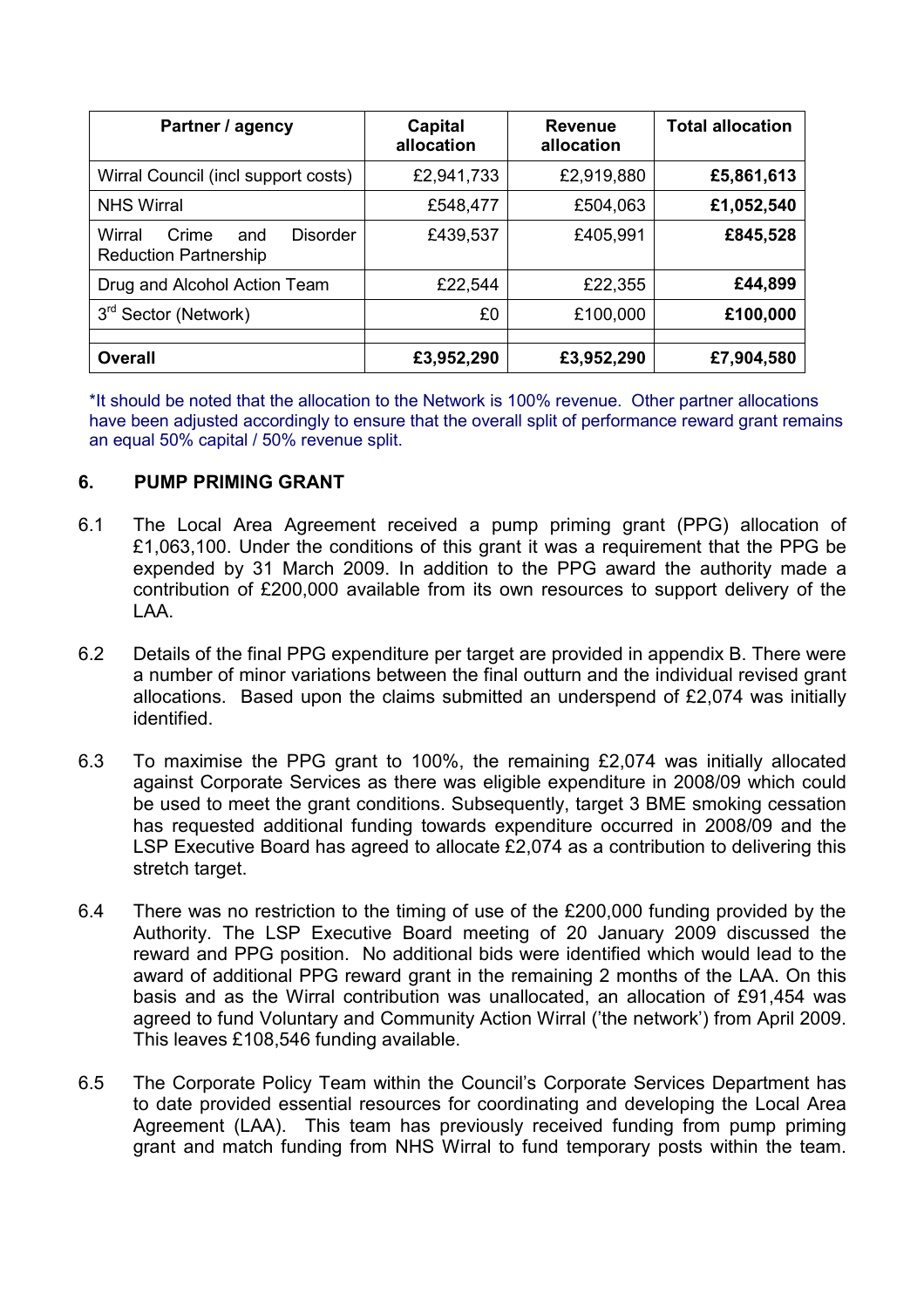This provides funding for these posts until July 2010. The LSP Executive Board has agreed to allocate the remaining £108,546 to further extend these vital posts for the remainder of the 2008/11 LAA to support the work of the partnership and delivery of the LAA

# 7. Financial implications

7.1 Subject to the achievement of the LAA stretch targets a projected reward grant of £7.905 million is anticipated over the financial years 2009/10 and 2010/11. The grant is 50% revenue / 50% capital. Cabinet agreed on 10 December 2008 to include a projected revenue amount of £1.4 million in the Projected Budget for 2009/10.

### 8. Staffing implications

8.1 There are no staffing implications for Wirral resulting from this report.

# 9. Equal Opportunities implications

9.1 There are no equal opportunities implications for Wirral resulting from this report.

# 10. Community Safety implications

10.1 There are no community safety implications for Wirral resulting from this report.

# 11. Local Agenda 21

11.1 There are no environmental implications for Wirral resulting from this report.

### 12. Planning implications

There are no planning, land use etc. implications for Wirral resulting from this report.

### 13. Anti-poverty implications

 There are no implications for people from deprived communities in Wirral resulting from this report.

### 14. Social inclusion implications

 There are no implications that will potentially exclude individuals or groups from accessing services resulting from this report.

### 15. Local Member Support implications

 There are no issues mentioned in the report that are particularly relevant to a ward or a number of wards.

### 16. Background Papers

"Projected Budgets 2009-2011" 10<sup>th</sup> December 2008.